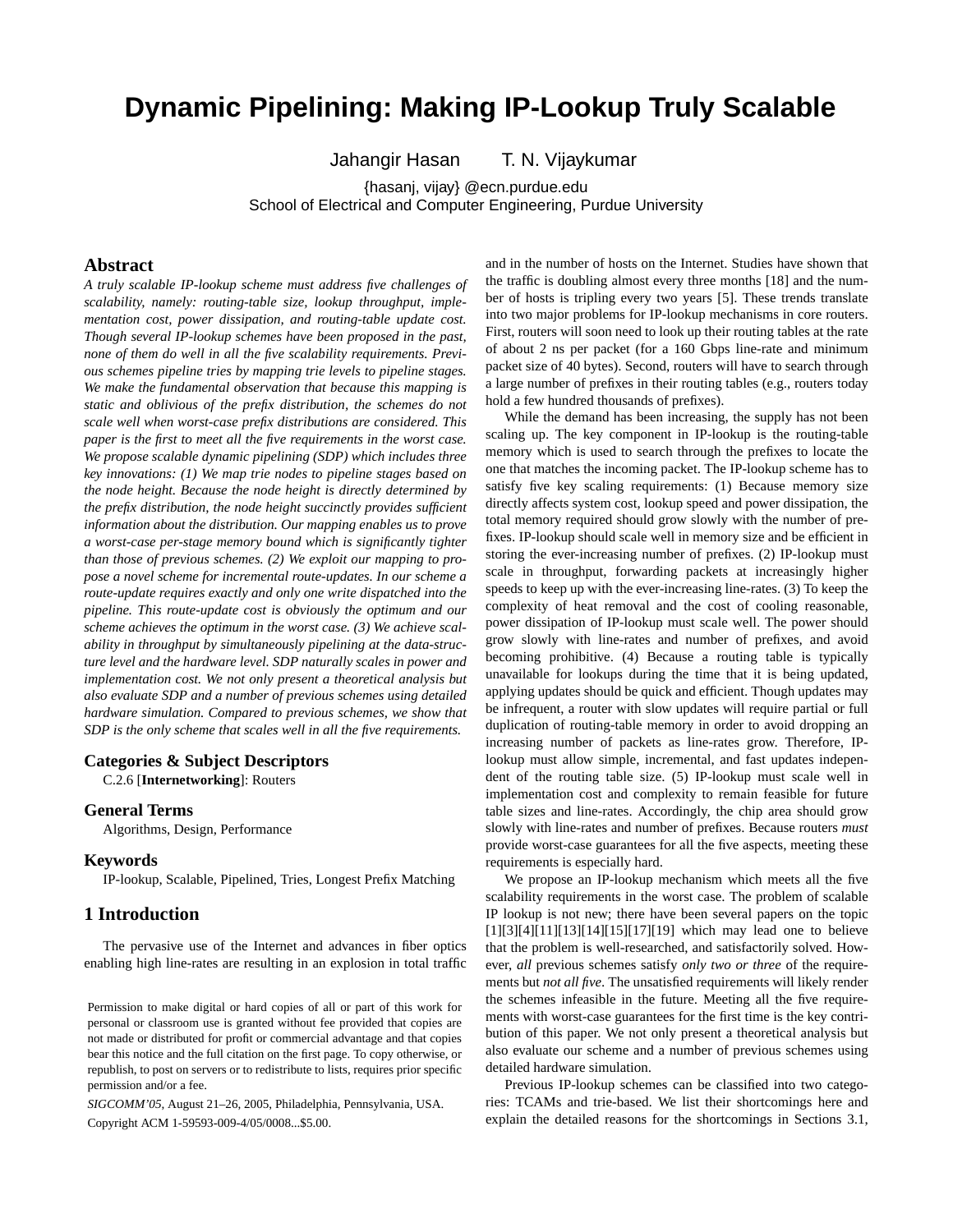[3.2](#page-3-1), and [4.](#page-8-0) TCAMs do not scale well in power and implementation cost at high line-rates. Tries scale well in power but they do not scale well in throughput if they are not pipelined. Two approaches for pipelining tries are hardware-level pipelining (HLP) [\[15\]](#page-11-8), and datastructure-level pipelining (DLP) [\[1\]](#page-11-2). HLP pipelines the routing-table memory at the hardware level. However, HLP does not scale well in power and implementation cost because it requires extremely deep pipelines at high line-rates. DLP pipelines the trie at the data structure level by placing each trie level in a different memory, so that different packets simultaneously probe different levels. Because DLP does not require HLP's deep hardware pipelining, DLP scales well in power and implementation cost.

However, DLP has three shortcomings: (1) DLP does not scale well in size due to large worst-case memory. (2) DLP's route-update cost can be made  $O(1)$  by using Tree Bitmap [\[4\],](#page-11-4) if memory management overhead is ignored. However, Tree Bitmap almost doubles the worst-case memory size due to its inability to use leaf-pushing, and requires over 100 memory accesses, in the worst case, for a route-update if memory management overhead is considered. (3) DLP scales for throughput by partitioning the trie into pipeline stages. However, a trie cannot be partitioned into more stages than its total height. Hence, DLP's scalability in throughput is limited by the maximum height of the trie (i.e., the maximum prefix length), which is constant.

DLP pipelines the trie by mapping a specific prefix bit (i.e., a specific trie level), to a specific pipeline stage (e.g., the  $12<sup>th</sup>$  bit is mapped to the  $2<sup>nd</sup>$  stage). We make the fundamental observation that DLP incurs its first shortcoming because this mapping is completely *static* and oblivious of the prefix distribution. For instance, a trie node examining the  $12<sup>th</sup>$  bit remains mapped to the same stage irrespective of changes to the distribution caused by route updates. Depending on the distribution, as many nodes as all the prefixes may fall into the same level (or equivalently, same stage). Unfortunately, providing worst-case guarantees for *any* prefix distribution implies that most stages have to be large enough to hold as many nodes as *all* the prefixes. Thus the static mapping's obliviousness of the prefix distribution results in large per-stage memory which limits scalability in size and throughput.

To solve DLP's problems, we propose *scalable dynamic pipelining (SDP)* which takes prefix distribution into consideration. We map a trie node to its pipeline stage based on the node height (e.g., nodes of height 3 are mapped to the 8<sup>th</sup> stage). Because the node height is directly determined by the prefix distribution, the node height succinctly provides sufficient information about the distribution. Node heights change when the prefix distribution changes upon route updates, causing our mapping to be *dynamic*. In contrast to the node height, the node level provides no information about the distribution. This dichotomy exists because the level is measured from the root whose position remains fixed whereas the height is measured from the leaves whose positions reflect the distribution. For instance, a trie node at height 3 is guaranteed to have at least three prefixes in its subtree as long as the subtree uses path compression to address a peculiar feature of tries. We exploit this guarantee to prove a significantly tighter bound on the worst-case per-stage memory than that of DLP. The height-to-stage mapping is our first innovation which addresses DLP's first shortcoming of scalability in size.

The above-mentioned peculiar feature of tries distorts the correlation between node height and distribution: In general, an internal trie node examines a few prefix bits (e.g., 4). Depending on the length of a given prefix, many internal nodes are traversed to match the prefix. If a subtree contains only one prefix, every node in the subtree has only one child, and the traversal goes through a string of such one-child nodes. Such strings artificially increase the height of the subtree's nodes, distorting the correlation. To remove this distortion, we propose a loss-less adaptation of path compression proposed by PATRICIA tries [\[9\]](#page-11-11). We collapse each string of one-child nodes into a *jump node*, which examines as many bits as the string length. Thus jump nodes restore the node's true height.

Upon route updates, the nodes whose heights are affected need to be migrated to the correct stage based on their new height. It may seem that our dynamic mapping would incur high route-update cost due to such migrations. Surprisingly, while our height-to-stage mapping causes this problem we exploit the very same mapping to solve the problem via a novel scheme for incremental route-updates. In our scheme, a route-update requires exactly and only one write dispatched into the pipeline (at every stage at most one memory write is done). This route-update cost is obviously the optimum for any pipelined scheme, and our scheme achieves the optimum in the worst case. In addition, our memory management overhead is exactly one operation. Though Tree Bitmap's [\[4\]](#page-11-4) route-update cost including memory management is  $O(1)$ , the constant factor is  $2^{\text{largest stride}}$  + 100; whereas SDP's cost is exactly 1. SDP employs leaf-pushing and therefore, does not incur the size and throughput penalties of Tree Bitmap. The route-update scheme is our second innovation which addresses DLP's second shortcoming of scalability in routeupdate cost.

To attack DLP's third shortcoming, we make the key observation that each stage of a data-structure pipeline can be hardware-pipelined further (similar to [\[15\]](#page-11-8)). We hardware-pipeline each SDP stage into a *different* number of hardware stages as per the desired access rate (e.g., SDP stage 2 has three hardware stages, SDP stage 3 has five hardware stages, and so on). Once we internally pipeline the data-structure stages at the hardware level, the throughput can continue to scale irrespective of the maximum height of the trie (i.e., the maximum prefix length). By combining hardware-level and datastructure-level pipelining, we avoid [\[15\]'](#page-11-8)s high implementation cost and [\[1\]](#page-11-2)'s lack of throughput scalability. This combining is our third innovation.

Using hardware simulation, we show that for 1 million prefixes at 160 Gbps line-rate, TCAM requires 6 MB, dissipates 174 W, and takes up 8.9 cm<sup>2</sup> (chip area is a measure of implementation cost); HLP requires 75 MB, dissipates 146 W, and takes up more than 200  $\text{cm}^2$ ; DLP requires 88 MB, dissipates 10 W, takes up 27 cm<sup>2</sup> and fails to work beyond 40 Gbps; In contrast, SDP requires only 22 MB, dissipates 22 W, and takes up  $14.9 \text{ cm}^2$ . Thus, SDP achieves the four goals of scalability in size, throughput, power and implementation cost. SDP's route-update cost, which is the remaining goal, is the theoretical minimum of one write.

The rest of the paper is organized as follows: In [Section 2](#page-1-0) we provide some background on IP-lookup mechanisms. We describe the details of HLP, DLP and SDP in [Section 3.](#page-2-0) In [Section 4](#page-8-0) we briefly review TCAM-based schemes. We describe our evaluation methodology in [Section 5](#page-8-1). In [Section 6](#page-8-2) we present our results, and finally, we conclude in [Section 7.](#page-11-12)

# <span id="page-1-0"></span>**2 Background**

Because we design our IP-lookup scheme based on tries, we first present some background details on IP-lookup and trie-based schemes.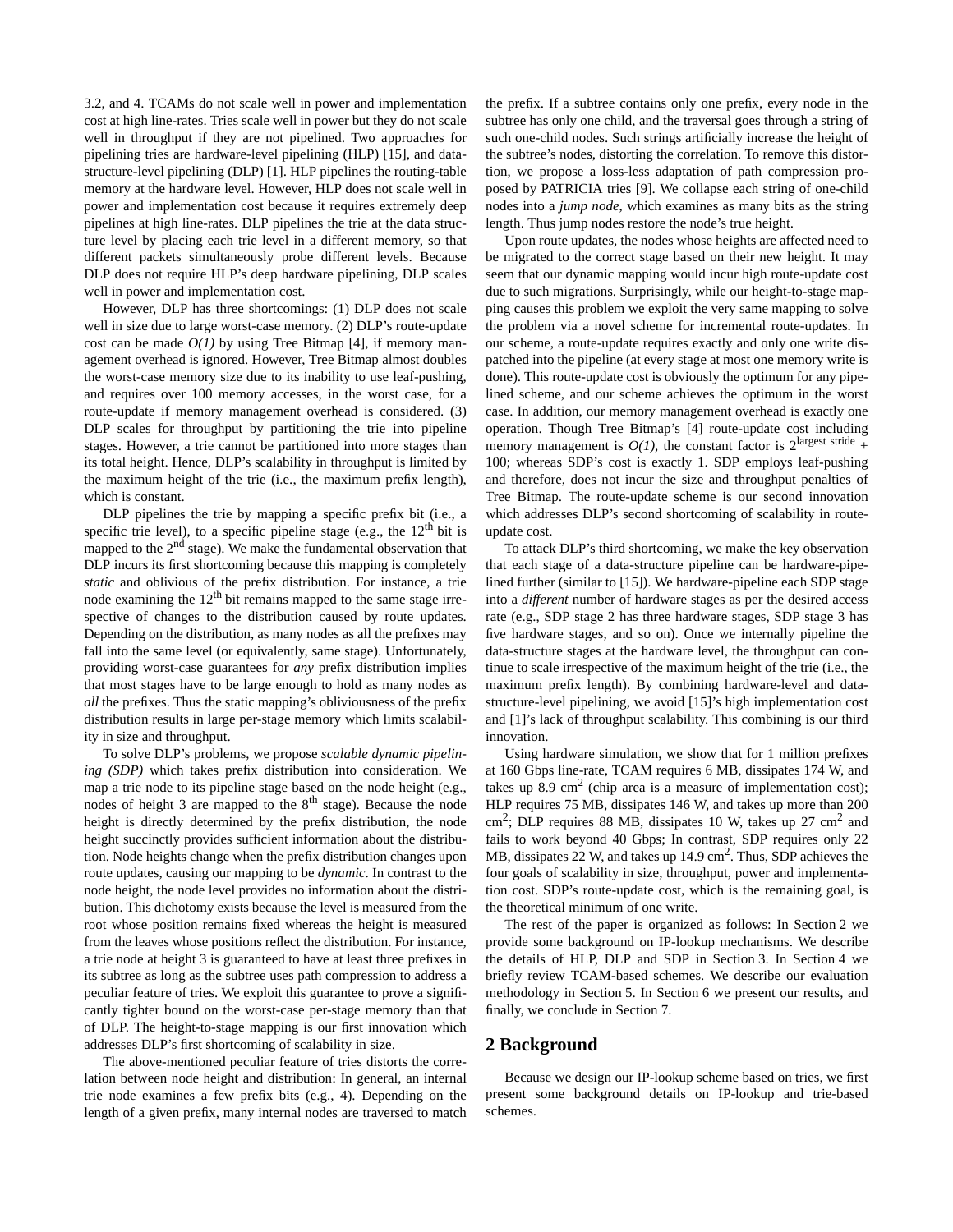

<span id="page-2-1"></span>Fig. 1. (a) The prefixes in a routing table (b) a trie constructed from the given prefixes

The IP-lookup mechanism accepts an IP-address, performs a search-and-match through a routing table, and upon a match, returns the appropriate link identifier. The IP-lookup task is complicated by a number of requirements: (1) To avoid denial-of-service attacks and instabilities in the network [\[7\],](#page-11-13) a router *must* sustain a worst-case IPlookup throughput that can handle minimum sized packets streaming in at full line-rate. (2) Given the number of prefixes to design for, the IP-lookup mechanism *must* provide enough memory to hold all the prefixes regardless of their distribution. (3) Because of wildcard bits in prefixes, a given destination IP-address may match with multiple prefixes. IP routing protocols require that the lookup must choose the prefix with the longest match.

# <span id="page-2-3"></span>**2.1 Trie-Based IP-lookup Schemes**

One of the approaches to matching a destination IP-address against a set of given prefixes is to match it one bit at a time, narrowing the field of search with each successive bit. A *trie* is a tree-like data-structure designed specifically for such bit-by-bit searching. For example, given the set of prefixes shown in [Figure 1](#page-2-1)(a) we can construct the trie shown in [Figure 1](#page-2-1)(b). Each leaf contains the longest matching prefix corresponding to the bits encountered along the path from the root to that leaf. We perform an IP-lookup by starting at the root and traversing down the trie. At any internal node of level  $k$  (root being level 0), the  $k^{\text{th}}$  bit (bit 0 being the most significant) in the destination IP-address determines whether to follow the left child or the right child. The trie traversal eventually ends at a leaf.

Starting from the shaded node in [Figure 1](#page-2-1)(b), any path that corresponds to a mismatch with prefix P3 must be terminated with a leaf containing prefix P2 (i.e., the longest prefix that has already been entirely matched). This method of constructing the trie is called *leaf pushing*. Unfortunately, updating a leaf-pushed trie may be complicated (e.g., if P2 is deleted or modified).

It is possible to construct tries without leaf pushing by placing prefix information inside internal nodes. However, such schemes almost double the trie node size, resulting in considerably larger worst-case memory. The bandwidth demand on the memory is also increased as the lookup process must read both a prefix and pointer at each node. In addition, as we traverse down the trie, we must explicitly check for and remember the longest matching prefix at each internal node.

# <span id="page-2-4"></span>**2.2 Multiple-bit Stride Tries**

When the IP-lookup is not pipelined in any manner, the total delay for one IP-lookup determines the maximum lookup rate. The worst-case delay for one lookup is proportional to the trie depth. IPlookup rate can be improved by reducing the trie depth which in turn can be reduced by *striding* more than one bit at each internal node. If the stride is 2 bits at each internal node, the worst case depth of the trie is reduced by a factor of 2 (i.e., 16), and so on.



<span id="page-2-2"></span>Fig. 2. (a) The routing table after controlled prefix expansion (b) The 2-bit stride trie constructed from the table in (a)

In Figure  $2(a)$ , prefix P1 has a length of only one bit. If we wish to stride 2 bits at the root, P1 must be expanded into all the 2-bit combinations implied by the original prefix P1. The process of expanding prefixes in order to align them with stride boundaries is called *controlled prefix expansion* [\[17\].](#page-11-9) [Figure 2](#page-2-2)(b) shows the routing table of [Figure 2](#page-2-2)(a) after controlled prefix expansion for a 2-bit stride at each node.

Unfortunately, controlled prefix expansion causes a non-deterministic increase in the routing-table size due to replication of pointers and prefixes, and consequently increases the total memory space. The size of the routing-table in [Figure 2](#page-2-2)(b) is twice that of the table in [Figure 2\(](#page-2-2)a) for the same original number of prefixes. If the underlying 1-bit trie is sparse, controlled prefix expansion will inadvertently inflate the data structure's size. Striding multiple bits also aggravates the route-update cost in leaf-pushed tries.

In the example we have presented, each internal node has the same stride. However, using the same stride is neither necessary nor optimal in terms of storage space or lookup delay. *Variable stride* tries and *Level Compressed* (LC) tries [\[11\]](#page-11-5) determine the stride at each node in accordance with whether the trie is sparse or dense at that particular location. In contrast, compression schemes like *Lulea* [\[3\]](#page-11-3) and *Tree Bitmap* [\[4\]](#page-11-4) maintain a fixed stride trie and compress away the redundant replication instead. Tree Bitmap may be additionally extended to support variable strides. However, for a worstcase prefix distribution, variable striding and compression-based schemes do not benefit the total memory size much, as we discuss in [Section 6.](#page-8-2)

# **2.3 The Need for Pipelined Tries**

Tomorrow's routers will have to perform IP-lookups into routing tables of hundreds of thousands of prefixes, at the rate of a few nanoseconds per lookup. With such a large number of prefixes, trie-based schemes require such a large amount of worst-case memory that performing even one memory access may take longer than the packet inter-arrival time. The problem is aggravated by the fact that triebased schemes perform multiple memory accesses for one lookup. To meet the demand for high lookup rates under such constraints, we obviously need to pipeline IP lookup so that performing multiple lookups in parallel delivers a net lookup rate that meets the demand.

# <span id="page-2-0"></span>**3 Pipelined and Scalable IP-Lookup**

The observation that pipelining can be used to solve the scalability problem of IP-lookup is not new. Previous proposals [\[15\]](#page-11-8) [\[1\]](#page-11-2) have addressed this problem with some form of pipelining. [\[15\]](#page-11-8) can be thought of as a hardware-level pipelined (HLP) scheme, whereas [\[1\]](#page-11-2) can be thought of as a data-structure-level pipelined (DLP) scheme.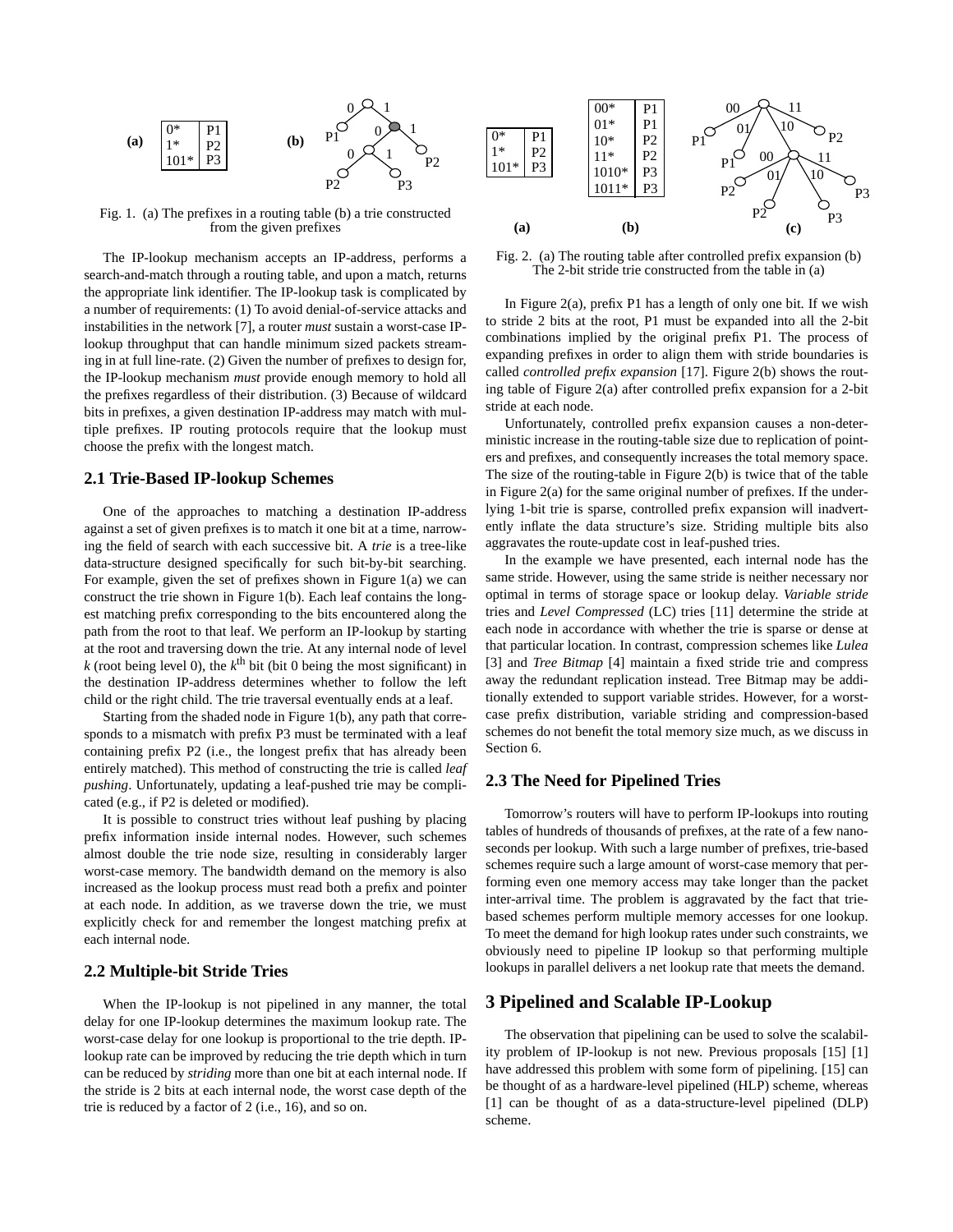

Fig. 3. The hardware steps involved in a memory access

<span id="page-3-2"></span>We describe these schemes to explain why they do not scale well and then explain our scheme and how it scales.

# <span id="page-3-0"></span>**3.1 Hardware-Level Pipelining**

We can view the IP-lookup process as *k* memory accesses, where *k* is the number of levels in the multi-bit trie. For a given line-rate we know the required IP-lookup rate, say one lookup every *t* seconds. For the given number of prefixes we can determine the total memory required by the trie, and hence *d*, the total delay of one memory access. In order to meet the demanded lookup rate, HLP [\[15\]](#page-11-8) hardware-level pipelines the entire memory holding the trie into *k\*d/t* stages.

[Figure 3](#page-3-2) shows, at a high level, the hardware steps involved in accessing a memory. Memory is typically organized as a two-dimensional array. The *decode* step uses *x* higher-order bits of the *x+y-*bit memory address to identify which of the  $2<sup>x</sup>$  rows is being accessed. The *memory array access* step performs the actual access of the chosen memory row. And the *multiplex* step selects the desired word from the 2*<sup>y</sup>* words in the row and feeds it to the output. To optimize access times, circuit designers subdivide the memory array into many subarrays. Using the subarrays reduces memory (sub)array access time but increases decode and multiplex times for an overall reduction in access time. The decode and multiplex steps essentially look like decision trees and they can be pipelined into smaller stages by splicing up these trees. The memory-array-access step consists of reading from (writing to) the memory cells to (from) bitline wires. Because designing the bitline wires to carry multiple values is hard, for all practical purposes this step is atomic and cannot be pipelined. Therefore, even if decode and multiplex steps are pipelined into many fast stages, the throughput would be limited by the delay of the memory-array-access step. The time taken to perform this atomic step is proportional to the size of the memory array.

To reduce the delay of the atomic step, HLP [\[15\]](#page-11-8) aggressively divides the memory array into a larger number of smaller subarrays. Such division does not come for free, however. It makes the decode and multiplex complicated, and does not scale well in terms of power dissipation and implementation cost. As we show in the experimental evaluation, such aggressive pipelining leads to prohibitive chip area (implying high implementation cost) and power dissipation. Therefore, HLP is not a scalable solution.

# <span id="page-3-1"></span>**3.2 Data-Structure-Level Pipelining**

We have seen that if the entire *k*-level trie resides in one large memory, then the bandwidth demanded by that memory is *k* times the lookup rate needed. To solve this problem, DLP [\[1\]](#page-11-2) places each level of the trie in a different memory, so that each memory is accessed only once per packet lookup. Therefore, the bandwidth that each memory must individually supply does not incur the factor-of-*k* multiplier.

Because DLP partitions the trie data-structure such that each



<span id="page-3-3"></span>Fig. 4. The 1-bit trie corresponding to the worst-case prefix distribution. *N* is the number of prefixes, *W* is the length of an IPaddress in bits

level is placed in a separate memory stage, DLP can overlap the lookups for multiple packets by accessing different levels (in different memories) for different packets at the same time. Thus, DLP dissociates the lookup rate from the total delay of one lookup. Because DLP does not rely on expensive memory technologies or deep hardware pipelining, it scales well in power and implementation cost. There are, however, three remaining challenges that must be addressed in order to make DLP truly scalable, namely: scalability in memory size, in route-update cost, and in lookup throughput.

### <span id="page-3-4"></span>**3.2.1 DLP's Scalability Problems in Memory Size**

The total memory requirement of DLP is the sum of the memory size of each stage. In order to provide worst-case guarantees, the space provided at each memory stage should be sufficient for *any* prefix distribution. Because DLP assigns each node to a stage based on which trie level the node belongs to (i.e., which bit each node examines), the worst-case per-stage memory size is determined by the worst-case node count per level of the trie. It is important to note that the well-known average-case properties of randomly-built trees are not relevant here because we are concerned with worst-case guarantees.

In the ensuing analysis of worst-case per-stage memory size for DLP, we consider a 1-bit trie for simplicity. Striding multiple bits causes inflation in memory size due to controlled prefix expansion, and will not lower the worst-case bound. As such, our bound applies to multibit tries as well.

Imagine a prefix distribution in which all *N* prefixes have length *W* (*W* being the length of an IP-address), and the first  $log_2 N$  bits of each prefix are unique (i.e., the prefixes cover all *N* values that the first  $log_2N$  bits can take). The 1-bit trie corresponding to this prefix distribution is shown in [Figure 4](#page-3-3). To establish that this trie, indeed, represents the worst-case memory requirement at each level, we make two observations: (1) In a 1-bit trie, each node can have two children, therefore no prefix distribution can have more than  $2^k$ nodes at the  $k^{\text{th}}$  level. (2) There are only *N* prefixes therefore no level can have more than *N* nodes. Thus we see that the 1-bit trie in [Figure 4](#page-3-3) does in fact represent the worst-case memory requirement per level. Accounting only for the rectangular bottom-half of the trie in [Figure 4](#page-3-3), we see that the total memory required by this trie is greater than  $N$ <sup>\*</sup> (*W*-*log*<sub>2</sub> $N$ ) nodes. It is important to note that the rectangular part is not due to leaf-pushing, rather it is a result of the specific prefix distribution. For a million prefixes DLP's memory requirement exceeds 80 MB, in contrast the storage needed for just the prefixes is only 6 MB, illustrating DLP's scalability problem in memory size. Note that, though a variable-stride trie may reduce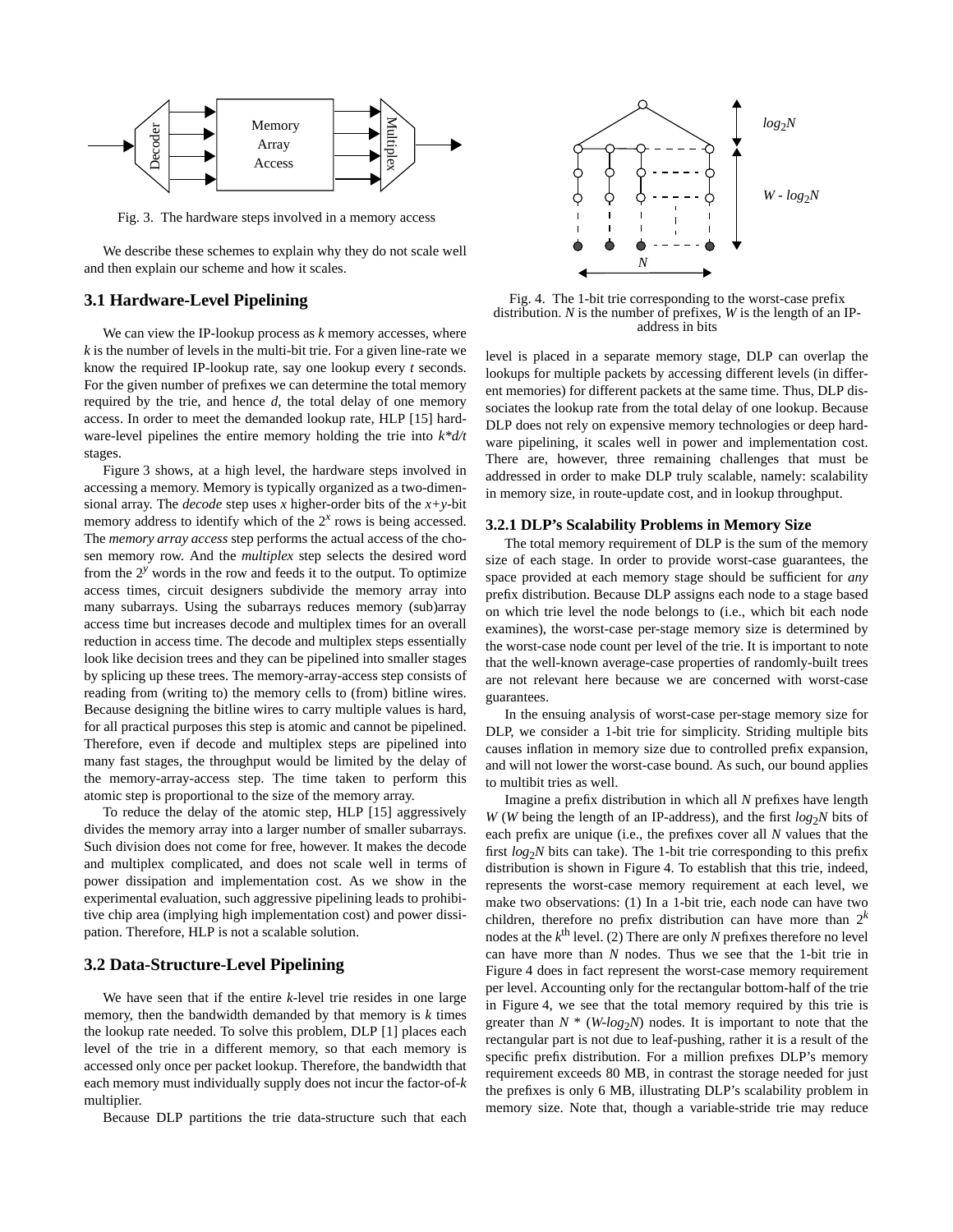total space in the average case, for the prefix distribution shown in [Figure 4](#page-3-3) its worst-case memory size would be no better.

### <span id="page-4-4"></span>**3.2.2 DLP's Scalability Problems in Route-update Cost**

Because DLP uses a multibit trie with leaf pushing, a single route-update may affect an entire subtree which has arbitrarily many nodes. [\[1\]](#page-11-2) proposes a number of optimizations for applying fast incremental route-updates in a pipelined fashion. However, all the optimizations are heuristics which improve only the average-case route-update cost. The worst-case route-update cost of DLP remains unbounded even with the optimizations.

Techniques like Tree Bitmap [\[4\]](#page-11-4) can be used to achieve an *O(1)* bound on the route-update cost. By avoiding leaf-pushing Tree Bitmap ensures that an update needs to modify only one trie node achieving the *O(1)* bound. However, because Tree Bitmap cannot use leaf-pushing, it almost doubles the size of each trie node (see [Section 2.1](#page-2-3)). [\[4\]](#page-11-4) explains an implementation to avoid the doubling of the node size, where only the pointers are stored in the nodes and the prefixes are stored in a parallel copy of the trie. Obviously, the second copy must also be maintained in fast memory (as it must be accessed at IP-lookup rates), almost doubling the total memory size. Further, the trie nodes in Tree Bitmap have variable sizes due to variation in strides and compressions. Route-updates result in repeated allocations and deallocations of such variable sizes, causing fragmentation and under-utilization of memory. This fragmentation necessitates a complex memory management scheme for compaction [\[4\]](#page-11-4)[\[14\],](#page-11-7) which must be invoked whenever memory for a new node is allocated. The memory accesses for the compaction appear as an overhead in the route-update cost. We found that the worst-case memory management overhead of Tree Bitmap [\[4\]](#page-11-4) exceeds 100 memory accesses for a single route-update. [\(\[4\]](#page-11-4) reports 1852 memory accesses based on an analysis which is more conservative than ours.) Though a pipelined update scheme such as [\[1\]](#page-11-2) could be leveraged to reduce the effective compaction cost, such reduction would be sensitive to the distribution of the memory accesses across the pipeline stages. In the worst case there may be no reduction at all. Hence, we see that previous schemes do not scale well in worst-case route-update cost.

### <span id="page-4-3"></span>**3.2.3 DLP's Non-Scalability in Throughput**

Because the pipeline's throughput is limited by the slowest stage DLP proposes a dynamic programming algorithm to minimize the size of the largest stage. This algorithm takes as inputs a prefix distribution and the number of levels in a fixed-stride trie, and returns the strides for each level such that the size of the largest level is minimized. The size of the largest stage can be lowered by increasing the number of levels in the trie (i.e., reducing the stride at each level). In the limit, even if each level strides only one bit, there can be only as many levels as bits in an IP-address (32). With 1 million prefixes, the 1-bit trie shown in [Figure 4](#page-3-3), has a largest memory stage of 5 MB which, realistically speaking, may not be accessed faster than 6 ns or so. When the demanded lookup-rate exceeds this limit, DLP does not work. For truly scalable throughput the depth of the pipeline should not be limited by the number of bits in an IP-address (32).

# <span id="page-4-1"></span>**3.3 Scalable Dynamic Pipelining**

To address the problems of IP-lookup scalability, we propose *scalable dynamic pipelining (SDP)*. We begin by taking a closer look at why traditional tries have such a large worst-case memory



<span id="page-4-0"></span>Fig. 5. (a) A table of prefixes (b) The corresponding 1-bit trie (c) The 1-bit trie with P3 deleted (d) The trie with jump nodes

requirement. We observe that previous schemes like [\[1\]](#page-11-2) pipeline the trie by mapping a specific level of the trie to a specific stage. This mapping is strictly *static* and oblivious to the prefix distribution. Consider, for example, the set of prefixes shown in [Figure 5](#page-4-0) (a), and the corresponding 1-bit trie in [Figure 5](#page-4-0) (b). The node labelled *X* is in the second level of the trie and hence placed in the second stage of the pipeline. Imagine that we remove prefix P3 from the table, the resulting trie is shown in Figure 5 (c). Even though the structure and the memory requirements of the subtree rooted at *X* have changed significantly, *X* remains mapped to the second stage of the pipeline, oblivious of this change.

We make the key observation that while the *level* of *X* does not change, the *height* of *X* does change in response to the new prefix distribution (height of leaves being zero). This dichotomy exists because the height is measured from the leaves whose positions reflect the distribution, whereas the level is measured from the root whose position remains fixed. Specifically, the height of *X* is 2 in Figure 5 (b) and becomes 1 in Figure 5 (c). We see that the height of *X* is correlated to the number of prefixes in the subtree rooted at *X*. Because the node height is directly determined by the prefix distribution, it succinctly provides information regarding the distribution which is sufficient for achieving a tight worst-case bound on memory. However, there is one peculiar feature of tries which can distort the correlation between node height and prefix distribution. We first turn our attention to this distorting feature before presenting an analysis of worst-case per-stage memory size for SDP.

#### <span id="page-4-2"></span>**3.3.1 Jump Nodes**

The way a trie is constructed, an internal node that strides *k* bits must have an array of  $2^k$  pointers, one for each possible child. Often there may be only one child and the remaining pointers are null (leaf pushing may eventually insert a longest matching leaf in place of such nulls). In [Figure 5](#page-4-0) (a) and (b) the prefix distribution is such that it results in a long string of one-child nodes (ignoring the leafpushed copies of P4). The height of node *Y* is 3, though the number of unique prefixes in the subtree rooted at *Y* is just 2. The presence of the string of one-child nodes artificially increases the height of *Y*. Because the correlation becomes distorted in such a case, the height of *Y* does not faithfully inform us about the underlying prefix distribution.

To address this problem we collapse strings of one-child nodes into a single *jump node*. We call it a jump node because it allows the lookup to jump over the string of one-child nodes. Jump nodes are similar to *skip nodes* in [\[4\]](#page-11-4) and can be thought of as an adaptation of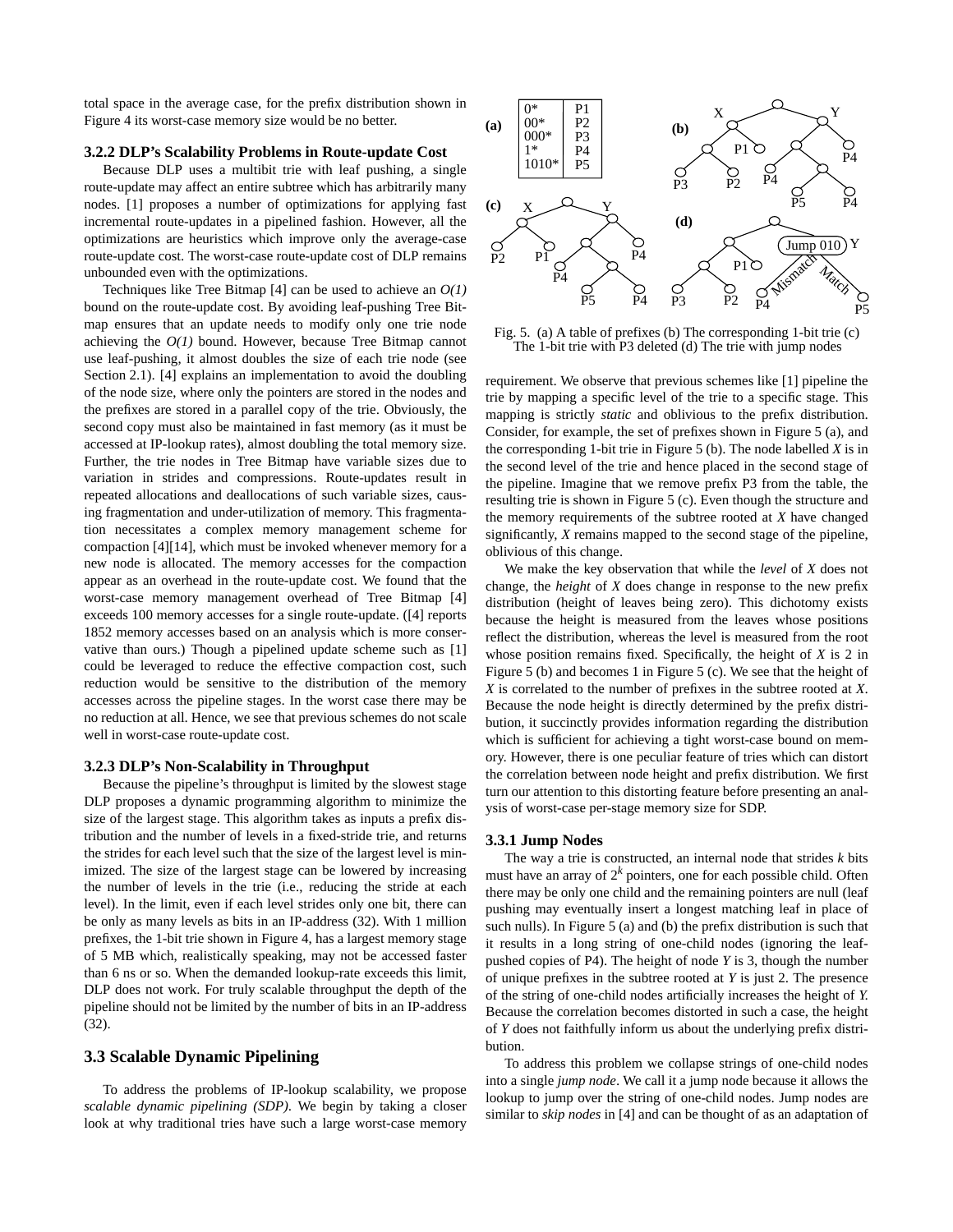

<span id="page-5-1"></span>Fig. 6. (a) A binary search tree with *N* leaves (b) memory size of a trie with jump-nodes for the worst-case prefix distribution of [Figure 4,](#page-3-3) compared to size of 1-bit trie (c) The space taken at various levels by a trie with jump-nodes, for various prefix distributions

path compression in PATRICIA tries [\[9\].](#page-11-11) A jump node collapses strings using *loss-less compression* by storing and matching all the jump bits. In contrast, PATRICIA tries use a form of *lossy compression* that examines only the first bit out of the string being compressed.

In addition to pointers, a jump node also stores the *jump bits*, the string of bits corresponding to the path collapsed. A jump node need store only two pointers, one for the path that matches the jump bits, and the other for a mismatch. Because any node may be a jump node, the default size for every SDP node must budget for the jump bits in addition to two pointers. Because a string of one-child nodes may have any arbitrary length, each SDP node must budget for the maximum number of jump bits possible (i.e., 32). Although the space for jump bits causes an increase in the overall size of every node, we show in [Section 6.2](#page-9-0) that the drastic reduction in the number of worst-case per-stage nodes (due to dynamic pipelining), dominates this increase to result in a much lower worst-case total memory bound compared to a statically pipelined trie. The increase in trie-node size also increases the bandwidth demanded from the memory. However, because 1-bit trie nodes are small compared to multibit trie nodes, the eventual bandwidth demand stays relatively small.

[Figure 5](#page-4-0)(d) shows the trie of [Figure 5\(](#page-4-0)b) after the string of onechild nodes has been collapsed into a single jump node. In [Figure 5](#page-4-0)(d) the height of *Y* has been reduced to 1 which is correlated to the number of prefixes in the subtree rooted at *Y*. Thus, jump nodes remove the artificial increase in height due to strings of onechild nodes, and restore the correlation between node height and prefix distribution. On a tangent, note that the jump node also removes all but one copy of the leaf-pushed node P4. Because jumpnodes remove one-child nodes, in a 1-bit trie they effectively remove all the nulls that leaf-pushing would try to fill up. Consequently, a route-update modifies *only one* trie node and does not propagate down to entire subtrees.

The use of jump nodes results in two key properties which we will use in [Section 3.3.2](#page-5-0) to prove a worst-case per-stage memory bound for dynamic pipelining: (1) Because we stride only one bit at trie nodes, there is no controlled-prefix-expansion, and hence no replication of the same prefix. Jump nodes remove nulls, eliminating unnecessary copies of leaf-pushed nodes. Thus, the number of leaves in the data-structure is equal to the number of prefixes. (2) In SDP every internal node, whether that be a 1-bit trie node or a jump node, is guaranteed to have two children.

#### <span id="page-5-0"></span>**3.3.2 Per-Stage Memory Bound**

As observed in [\[11\],](#page-11-5) before pipelining, the total memory required by a trie with jump nodes does not exceed the number of nodes in a binary search tree (i.e., 2*N* for *N* prefixes), as shown in [Figure 6\(](#page-5-1)a). However, it is important to realize that bounding the total memory does not bound the per-stage memory. [Figure 6](#page-5-1)(b) shows the total memory required by an *unpipelined* trie with jump nodes (shaded triangular region) compared to the total memory required for a 1-bit trie (the containing boundary), for the worst-case prefix distribution shown in [Figure 4](#page-3-3). However, as [Figure 6\(](#page-5-1)c) illustrates, when the trie is pipelined by partitioning it across stages, the per-stage memory usage varies greatly depending on the prefix distribution. In order to provide worst-case guarantees, the space provided at each memory stage should be sufficient for *any* prefix distribution. If we were to assign a node to a particular memory stage based on which level of the trie it belongs to (as DLP does), then even with jump nodes the worst-case per-stage memory requirement remains equal to the impractical size derived in [Section 3.2.1](#page-3-4).

As noted in [Section 3.3,](#page-4-1) the height of nodes is correlated to the prefix distribution. If we assign nodes to pipeline stages based on the height of the nodes, then we expect to obtain a tighter per-stage memory bound. Formally, the height *h* of an internal node is defined to be the length of the longest path from that node to any of the leaves below it. ([\[14\]](#page-11-7) briefly discusses how tries may be pipelined and suggests mapping levels to stages, but the paper erroneously uses the term *height* when it actually means *depth*.) For example, the height of the shaded node in [Figure 7](#page-5-2)(a) is 4. Let *W* be the number of bits in an IP address. *W* is both the maximum height of the trie, and the total number of memory stages in the dynamic pipeline. Utilizing the two key properties stated in [Section 3.3.1,](#page-4-2) we now prove a bound on the worst-case per-stage memory size for dynamically pipelined tries with jump nodes.

*Lemma 1:* The number of leaves in a subtree rooted at a particular node is no less than the height of that node.

*Proof:* If the height of a node is *h*, then there is at least one path *P*, from that node to some leaf, that is *h* nodes long including the leaf. [Figure 7](#page-5-2)(b) shows such a path for some arbitrary node. There are *h-1* internal nodes along *P*. For each of the *h-1* internal nodes, there is an alternate path that could be taken instead of *P* when traversing the trie. In [Figure 7](#page-5-2)(b) we indicate, as shaded nodes, the first node along every such alternate path. Each shaded node must either be a leaf



<span id="page-5-2"></span>Fig. 7. (a) The height of a node (b) The relation between height and the number of leaves beneath a node.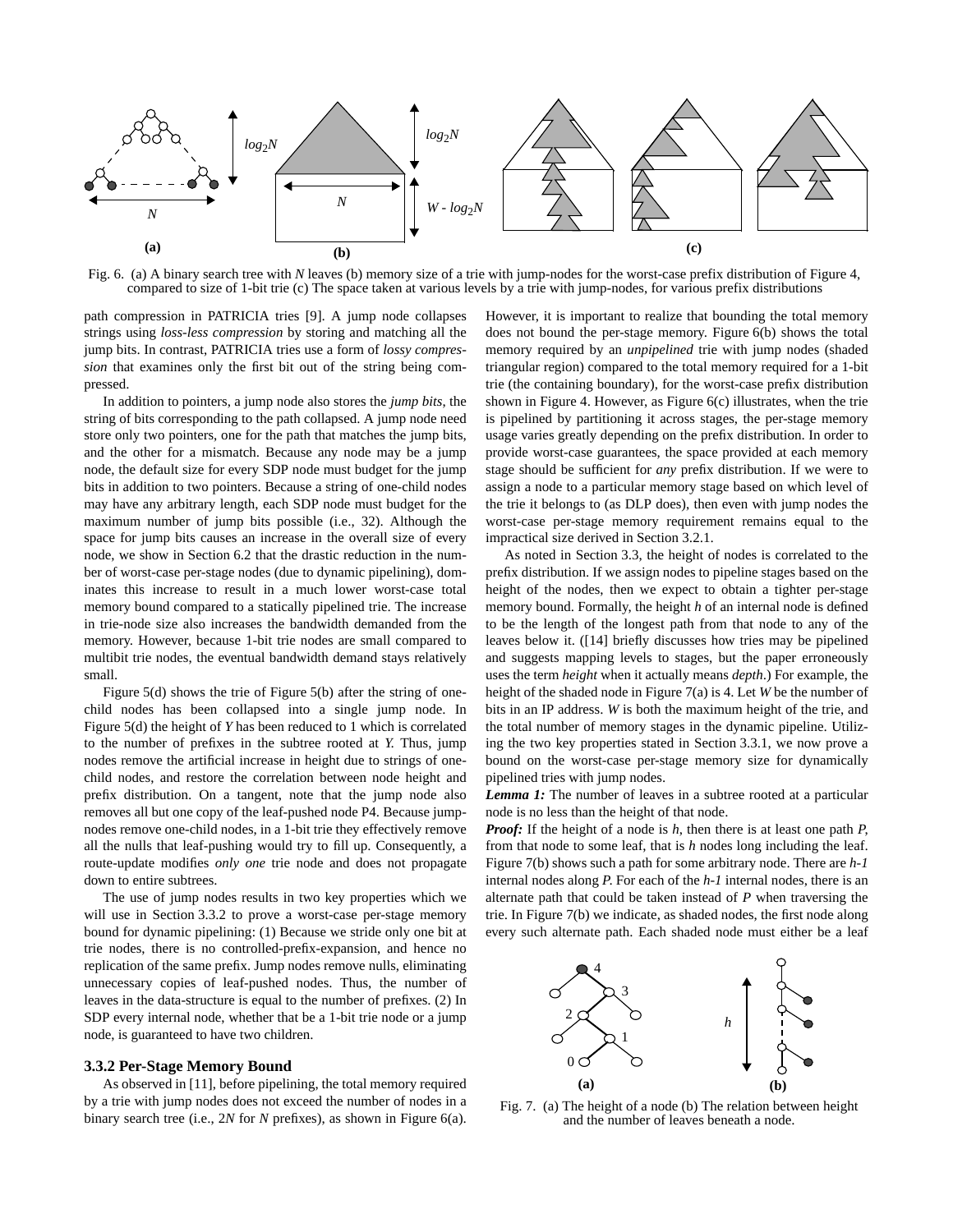itself, or must be an internal node that leads to at least one leaf. Because all leaves are unique, the alternate paths must contain at least *h-1* leaves in total. Thus the number of leaves in the entire subtree is at least *h*.

*Lemma 2:* Given any distribution of *N* prefixes, there can be no more than *N*/*h* internal nodes with height *h*.

*Proof:* In an SDP trie there are as many leaves as there are prefixes. Therefore the total number of leaves in the trie can be no more than *N*. From lemma 1 we know that each node of height *h* accounts for at least *h* unique leaves. Assume that the number of nodes with height *h* exceeds *N*/*h*, then there must be more than *N* leaves in total, contradicting the initial property of *N* leaves. Therefore, the number of internal nodes with height *h*, can be no more than *N*/*h*.

*Theorem 1:* If we assign all nodes with height *h*, in an SDP trie, to the  $(W-h)$ <sup>th</sup> pipeline stage, then we need to provide space for only *min*( $N/(W-k)$ ,  $2^k$ ) nodes at the  $k$ <sup>th</sup> pipeline stage.

*Proof:* We need to prove two bounds —  $N/(W-k)$  and  $2^k$ — in order to obtain the expression given in Theorem 1. To obtain the first bound, we observe that if all nodes with height *h* are assigned to the (*W*-*h*) th stage, then from lemma 2 it suffices to provide *N*/*h* space at the (*Wh*)<sup>th</sup> pipeline stage. In other words, for the *k*th stage, it is sufficient to provide space for *N*/(*W*-*k*) nodes. To obtain the second bound, we recall that internal nodes in an SDP trie have two children, therefore the total number of nodes at the  $k^{\text{th}}$  *level* of the trie cannot exceed  $2^k$ . But, we need to establish that the number of nodes at the  $k^{\text{th}}$  *stage* cannot exceed  $2^k$ . Each node along a path from the root must lie in a different stage, therefore an internal node at level *k* of the trie cannot fall in a stage earlier than the  $k<sup>th</sup>$ . Equivalently we can also say that an internal node at level *k* of the trie cannot have a height of more than *W-k*, which means it will not get placed in a stage earlier than *k*. Therefore, the space requirement of the  $k<sup>th</sup>$  stage is no greater than space requirement of the  $k<sup>th</sup>$  level of the trie, thus proving the second bound. For any value of *k*, we need to provide only as much space at the  $k<sup>th</sup>$  stage as the minimum of the two bounds, which proves Theorem 1.

Assigning nodes to stages based on their height is our first innovation. For 1 million prefixes, for instance, the worst-case total memory required by SDP is just 22 MB, a four-fold reduction over the latest static pipelining scheme [\[1\].](#page-11-2) We now to briefly describe the overall system architecture for SDP.

### <span id="page-6-0"></span>**3.3.3 System Architecture**

SDP is implemented using *W* stages (where *W* is the number of bits in an IP-address), each consisting of an SRAM memory which is sized in accordance with the results of [Section 3.3.2.](#page-5-0) An IPlookup is provided with the location of the root of the trie, and it is dispatched into the first stage of the pipeline. The lookup performs "NOPs" until it reaches the stage containing the root node. In addition, the lookup also performs "NOPs" in the intervening stages when the heights of a node and its child differ by more than one. When the lookup emerges off the end of the pipeline, the IP-lookup has completed. The pipeline concurrently sustains as many lookups in flight as the number of stages. We will now explain the mechanism of applying route-updates.

To update the SDP trie upon route changes, we need to maintain information about the height of the nodes. However, keeping the node heights and other auxiliary information within the trie itself would increase its size and slow down the lookup rate. Further, we would require frequent interruption of the IP-lookup stream in order to examine or modify this auxiliary information. To address this

issue, we borrow the idea of a *shadow trie* from [\[1\]:](#page-11-2) a copy of the trie containing all the required auxiliary information. The shadow trie is accessed only during the construction or update of the trie. Because route-updates are orders of magnitude less frequent than lookups, not only is it unnecessary to pipeline the shadow trie, but we can implement it using slow and cheap memory (DRAM). Today the cost of 128 MB of high performance DRAM is so trivial that the addition of a shadow trie has no effect on total system cost. Meanwhile, all IP-lookups are performed on the fast, pipelined trie itself.

When the router receives route-updates, we first apply them only to the shadow trie, modifying the data-structure in accordance with the route-updates. Because the modifications access only the shadow trie and the IP-lookups access only the SDP trie, they can both proceed concurrently without interrupting each other. Following the modification of the shadow trie, we compute the eventual changes that are required in the SDP trie. The required changes are formulated into node-writes and are then dispatched to the SDP trie. To apply the changes, we borrow a pipelined *write-bubble* scheme from [\[1\].](#page-11-2) In this scheme, a write operation interrupts the stream of IPlookups by using up the turn of a single IP-lookup. The write operation marches down the pipeline stage-by-stage just like an IPlookup, except that it performs writes instead of reads. Further, while the write operation is in a particular stage, IP-lookups can access the other stages. This observation allows us to dispatch writes into the pipeline, interleaved with lookups. A write operation is simply equivalent to a "bubble" in the lookup stream. However, the writes must obviously be performed in a manner which ensures that no read operation may encounter the data-structure in an inconsistent or erroneous state. We address this concern after we analyze the cost of pipelined incremental route-updates.

#### **3.3.4 Optimum Cost Incremental Route-updates**

The cost of route-updates can be represented by the IP-lookup throughput that is lost to write-bubbles. When a route-update is applied to a trie, it generally causes the insertion or removal of nodes, and can obviously change the height of a number of nodes. We first apply the route-updates to the shadow trie and recompute the heights of affected nodes. Then, in order to maintain the heightto-stage mapping of SDP, we migrate every node whose height has changed to the stage that corresponds to its new height. In addition to the node migrations, a route-update also results in the creation (deletion) of a node for the prefix being added (removed). Recall that because SDP uses a 1-bit trie with jump-nodes, any routeupdate needs to modify (including insert or remove) *only one* trie node ([Section 3.3.1\)](#page-4-2). We refer to this node as the *prefix-node*. Together, the migrations and the prefix-node modification account for the total cost for a route-update. It may seem such migrations may hurt the worst-case route-update cost. However, we make two key observations which enable us to bound the cost of *any* routeupdate by the optimum of strictly one write-bubble only.

Our first key observation is that, by virtue of the very definition of height, the insertion or deletion of a node can affect the height of *only* its ancestors, and *cannot* affect the height of any descendants.

A node insertion (deletion) may increase (decrease) the height of all its ancestors. In the worst case the number of affected ancestors can be *W-1* (i.e. the maximum height of the trie minus one). Our second key observation is that the prefix-node itself and all the affected ancestors, each belong in a uniquely different stage, both before and after the migration. Hence, a route-update requires one write to every stage of the pipeline in the worst case. Just as an IP-lookup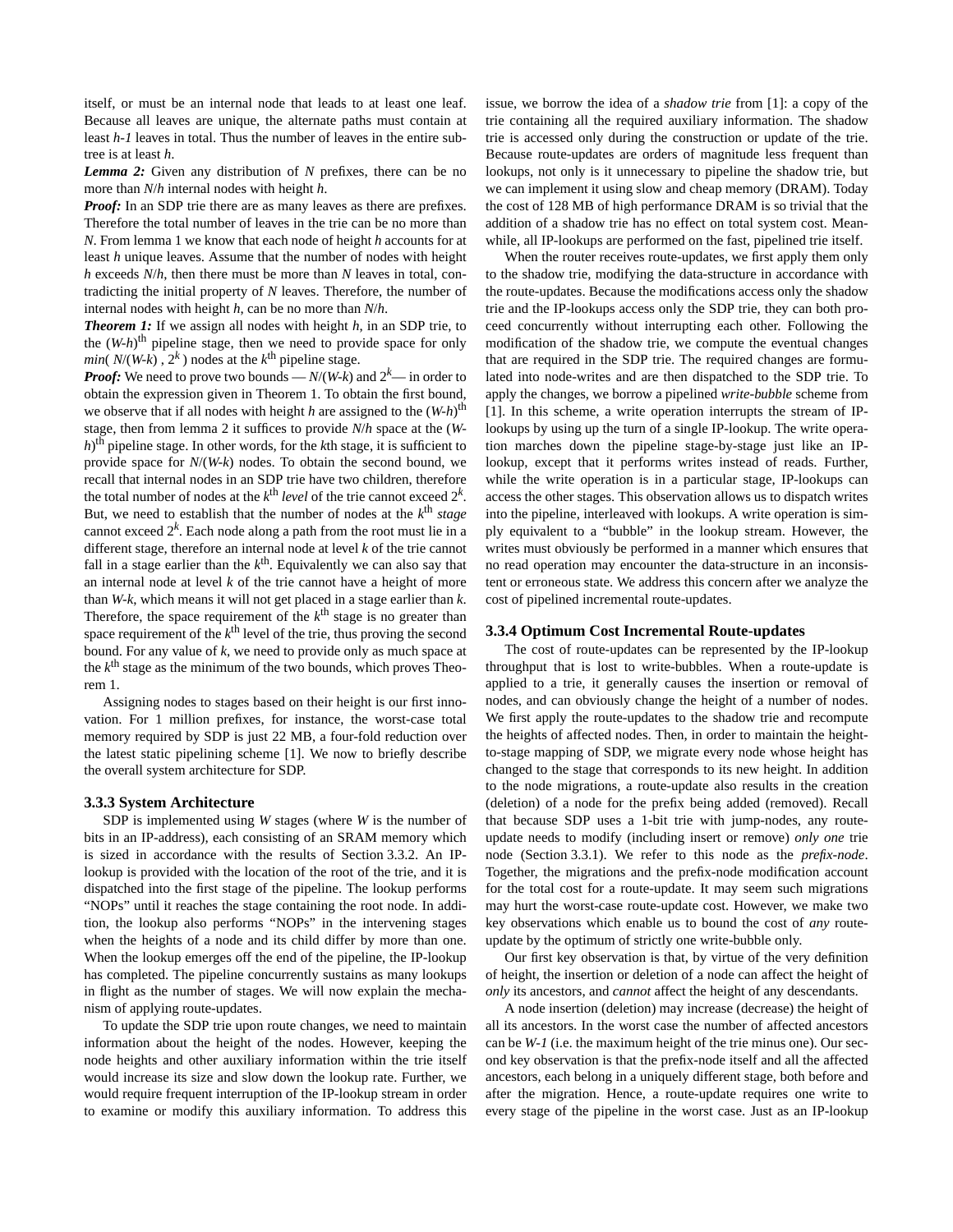

<span id="page-7-0"></span>Fig. 8. Difference between the update cost of SDP and that of leafpushed trie schemes

can perform a read operation in every stage of the pipeline, a writebubble can perform a write in every stage of the pipeline. Therefore, we can send a single write-bubble into the pipeline and migrate the ancestors to their new stages and write to the prefix node. Obviously, this single write bubble represents the optimum route-update cost in any pipelined IP-lookup scheme.

The write-bubble itself does not contain all the data that are to be written to various stages. The write-bubble simply reserves each pipeline stage for one cycle, ensuring that no lookup is accessing that stage. Typically a lookup processor or custom logic performs the necessary computation at each memory stage during a lookup. The same processor or logic is responsible for supplying the new data through the data bus of each memory stage, when the writebubble reaches that particular stage.

Unlike multibit trie nodes, the size of 1-bit trie nodes is small and constant, therefore our assumption that a single memory write operation is wide enough to write an entire trie node is justified. In SDP a single write-bubble is sufficient for handling the worst-case routeupdate. Note that the conclusion of this cost analysis is significant: node migrations are literally *free*; SDP reduces a seemingly unbounded factor in route-update cost to the equivalent of a nonexistent factor. Thus, we exploit the dynamic height-to-stage mapping to obtain both scalability in total memory size, and optimum route-update cost.

[Figure 8](#page-7-0) illustrates an intuitive way to understand this marked difference between the update cost of SDP and that of leaf-pushed trie schemes. In SDP the region that is affected by an update to node *X* is only the highlighted path from node *X* to the root. In contrast, in a leaf-pushed trie scheme an update to node *X* must be propagated down into the entire shaded subtree.

Recall that we mentioned at the end of [Section 3.3.3](#page-6-0) that when write-bubbles interleave with IP-lookups we must never allow the IP-lookups to read the SDP trie in an inconsistent state. Specifically, each pointer must be valid when dereferenced. We can trivially fulfil this requirement by observing that a write-bubble modifies at most one node in each stage. Because only one node is re-written in any given stage, the stage previous to it contains only one pointer that can be potentially invalid. When a write-bubble modifies a pointer in a node in stage *s*, only the lookups that are upstream to the writebubble observe the modified pointer. After modifying the pointer the write-bubble arrives into the next stage  $(s+1)$  and writes out the new node being pointed to. By the time an upstream lookup arrives into stage  $s+1$  and dereferences the pointer in question, the write-bubble has already written out the new node. Thus, we guarantee data-structure consistency. The lookups that are downstream to the write-bubble read and dereference the pointer before it is ever touched by the write-bubble.



<span id="page-7-1"></span>Fig. 9. An example of the per-stage memory requirement for SDP and the corresponding degree of HLP

#### <span id="page-7-2"></span>**3.3.5 Memory Management Overhead**

The process of applying route-updates allocates and deallocates memory for inserting and deleting nodes in the trie. Hence, the ability to apply incremental route-updates necessitates a memory management scheme for the routing-table memory. Because memory management appears as an overhead in the route-update cost, an IPlookup scheme must include the worst-case memory management overhead for obtaining its *true* worst-case route-update cost. Previous IP-lookup schemes use multibit tries, often with some compression mechanism [\[3\]](#page-11-3)[\[4\]](#page-11-4)[\[11\],](#page-11-5) resulting in nodes that vary in size. Repeated allocations and deallocations of such non-uniform sizes leads to fragmentation and underutilization of memory. Tree Bitmap [\[4\]](#page-11-4) and Segmented Hole Compaction [\[14\]](#page-11-7) use complex memory management schemes to compact away the memory fragmentation. Thus, even though Tree Bitmap guarantees *O(1)* route-update cost, in the worst case its memory management scheme can add an overhead of more than 100 memory accesses to any route-update due to compaction operations.

In contrast, we use only 1-bit trie nodes without compression, ensuring that all nodes have the same size across all levels and all stages. Hence, all memory allocations and deallocations deal with one size. Consequently, our routing-table memory incurs no fragmentation whatsoever*,* and we obviate the need for complex memory management schemes like Tree Bitmap [\[4\]](#page-11-4) and Segmented Hole Compaction [\[14\]](#page-11-7). Thus, after accounting for memory management overhead, the total worst-case route-update cost of SDP amounts to exactly and only one write-bubble.

#### **3.3.6 Scalability in Lookup Rate**

As we have pointed in [Section 3.2.3,](#page-4-3) the lookup rates for datastructure pipelining cease to scale once the strides have been reduced to 1, and the size of the largest stage has been minimized. For 1 million prefixes, the size of the largest memory stage using SDP is 3.8 MB, which means that SDP pipelined from only a datastructure perspective can manage only upto 40 Gbps line-rate.

The underlying assumption in data-structure pipelining is that, before a packet's lookup can access a particular stage, it must wait for the lookup that is currently in that stage to complete its access. However, we can internally pipeline, at the hardware level, the memory of each SDP stage so that a packet's lookup can access the memory of an SDP stage before the downstream lookups have completed their access of that memory. The degree to which an SDP stage must be hardware-pipelined is equal to the ratio of the required lookuprate to its access delay, which depends on its size. Thus, different SDP stages may be hardware-pipelined to different number of hardware stages. We see from the example in [Figure 9](#page-7-1) that the early memory stages are small and may require shallow or no HLP, while the later stages are larger and may require deeper HLP. This combining of hardware-level and data-structure-level pipelining for throughput scalability is our third innovation. The combining makes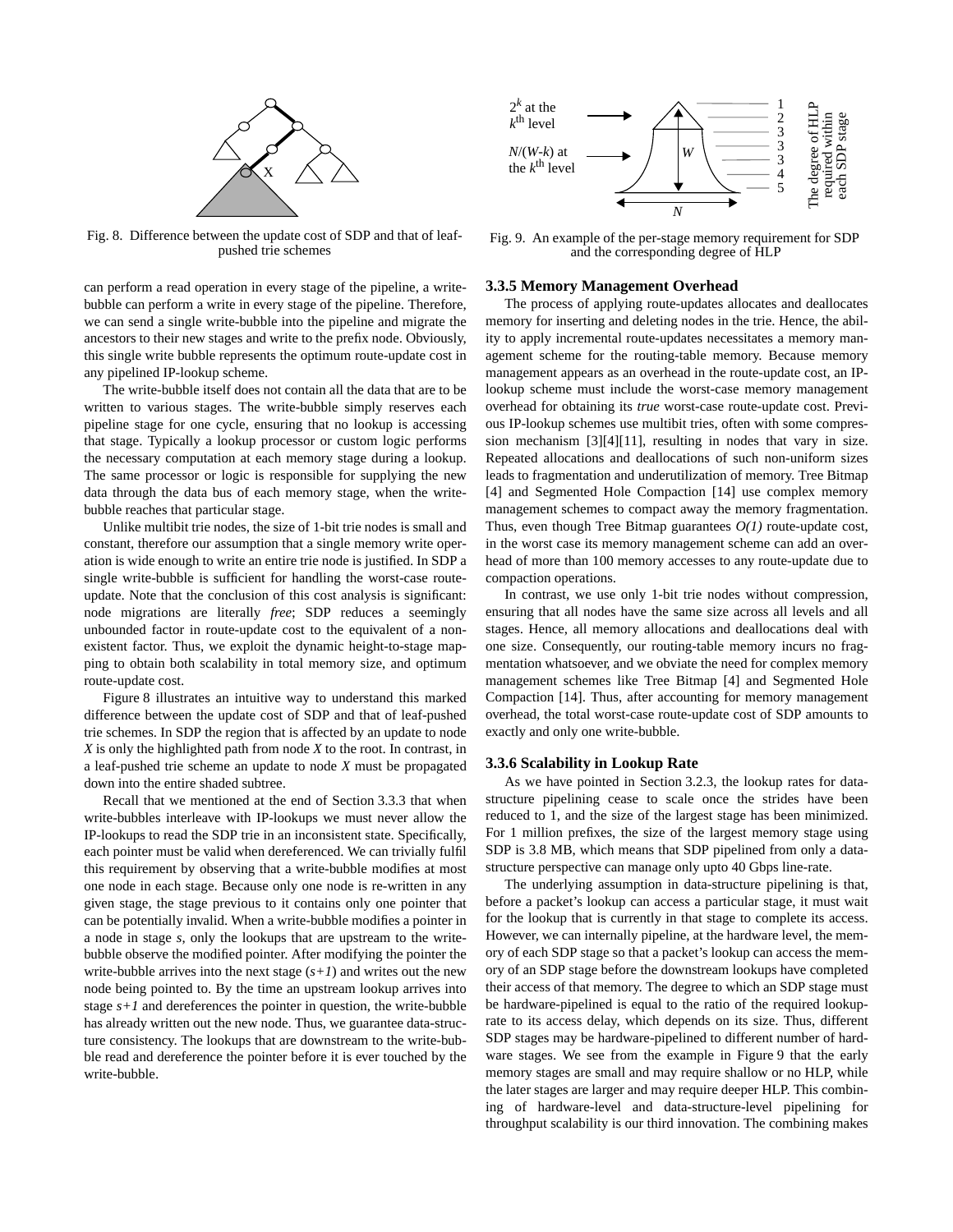throughput independent of the size of the SDP stages, obviating [\[1\]'](#page-11-2)s minimization of the largest stage.

# <span id="page-8-0"></span>**4 Brief Review of TCAM-based Schemes**

A Content Addressable Memory (CAM) is a type of memory that is designed specifically for search tasks. A CAM simultaneously compares all memory locations against the input key to find matching entries. A Ternary Content Addressable Memory (TCAM) is simply a CAM which supports wild card bits in the entries. IPlookup is performed by supplying the destination IP-address to the TCAM, which finds the matching prefixes in one operation. TCAMs must have an arbitration scheme to choose the longest match when multiple prefixes match. Most arbitration mechanisms generally require sorting the prefixes by their lengths before placing them in the TCAM, complicating the process of route-updates. [\[13\]](#page-11-6) proposes an efficient way to update TCAMs via incremental and partial-order sorting.

Because a single access activates *all* memory locations, as opposed to just one, a TCAM dissipates a lot more power compared to RAM. [\[19\]](#page-11-10) presents a scheme to improve TCAM power by reducing the number of memory locations searched. However, [\[19\]](#page-11-10) needs to restructure the layout of prefixes in the TCAM subbanks when the distribution undergoes non-trivial changes, complicating the routeupdate cost.

Even today, TCAM access delays are longer than packet interarrival times. Therefore, TCAMs are pipelined at the hardware level, which further worsens their power dissipation and implementation cost.

# <span id="page-8-1"></span>**5 Methodology**

Because the IP-lookup memory in trie-based schemes must provide high bandwidth, SRAM is the choice of memory technology for tries, both today and in the expected future. TCAMs on the other hand, can be built using CAM-styled memory. To evaluate the implementation cost, power and timing for these two types of memories we utilize CACTI 3.2 [\[2\].](#page-11-14) CACTI is a tool that models accurately the area, power, and timing of SRAM and CAM structures. Because the stock version of CACTI cannot handle memories as large as 75 MB, we modify CACTI according to our needs. Using the modified versions of CACTI we determine the area, power and timing details for HLP, DLP, TCAM, and SDP. We validated our evaluation methodology by modelling SRAMs and TCAMs with the parameters of commercially available products, and we verified that our results closely match the power and timings quoted by vendors of such products [\[8\]](#page-11-15)[\[10\]](#page-11-16).

We evaluate previous schemes and SDP over a wide spectrum of routing-table sizes, and of line-rates. We evaluate each scheme under worst-case guarantees both for lookup-rates, and for prefix distributions. Due to lack of space we present experimental results only for 100nm CMOS technology. We performed the same experimental evaluations for a range of CMOS technologies and found that the results are qualitatively the same.

# <span id="page-8-2"></span>**6 Experimental Results**

We now present a detailed experimental evaluation that compares SDP against previously proposed IP-lookup schemes — HLP, DLP, and TCAM. Recall that a truly scalable IP-lookup scheme must meet all the five requirements of scalability in routing-table size, lookup throughput, implementation cost, power dissipation, and routing-table update cost. We present evaluations for four of the five scalability requirements. The remaining requirement is scalability in throughput which is implicit in the x-axes of the graphs we present for the other requirements.

Because HLP places the entire trie in one large memory, it may use any trie scheme that is not pipelined at the data-structure level. For a fair evaluation we must pick the best choice out of the various schemes available. Recall from [Section 2.2,](#page-2-4) that multi-bit strides increase the total memory size of a trie due to redundant replication of pointers and prefixes in trie nodes. Variable-striding and compression-based schemes can help reduce total memory size by eliminating such redundant replication. However, for the worst-case distribution shown in [Figure 4,](#page-3-3) the top half (triangular region) of the trie has no redundant replication whatsoever, and the bottom half (rectangular region) uses up space because of the large number of nodes and not because of inflated node sizes. Hence, schemes that target average case memory size such as variable stride tries, LC tries [\[11\]](#page-11-5) (which is essentially a variable stride trie [\[17\]](#page-11-9)), and Lulea scheme [\[3\],](#page-11-3) will do no better than a fixed stride trie for the worstcase distribution. Though Tree Bitmap [\[4\]](#page-11-4) may reduce the large number of nodes in the bottom half (rectangular region) of [Figure 4,](#page-3-3) it would require large strides (e.g., 6 or 8) for any significant improvement. Such large strides will adversely affect the worst-case route-update cost as explained in [Section 6.5](#page-10-0). Further, Tree Bitmap almost doubles the total memory requirement [\(Section 3.2.2](#page-4-4)), therefore any saving in the number of trie nodes would be offset by a multiplicative factor of about 2. Hence, in the evaluation of HLP we choose the fixed-stride multi-bit trie of [\[17\]](#page-11-9) with strides chosen to minimize worst-case total memory size.

By varying *k*, the number of levels in a multi-bit trie, we can obtain a wide design-space for DLP and HLP. We explore this design space first in order to choose optimal values of *k* for these two schemes. We then evaluate, in detail, the optimal design-points of DLP and HLP, TCAM, and SDP. We first compare the total worstcase memory requirement of each scheme, and we then compare the power dissipation and implementation cost of each scheme. Finally, we compare the route-update cost of SDP against that of Tree Bitmap [\[4\]](#page-11-4), the best previous scheme for route-updates.

### **6.1 Optimal Design Point for Previous Proposals**

As we mentioned in [Section 3.2](#page-3-1), increasing the number of levels in DLP decreases the worst-case size of the largest stage. We expect the largest stage to be minimized when each level strides only one bit (i.e.,  $k = W$ , the number of bits in an IP-address(32)). [Figure 10](#page-9-1)(a) shows the worst-case size of the largest memory-stage plotted against *k*, for various routing-table sizes. Observe that though the per-stage memory is *minimized* when  $k = 32$ , it does not decrease appreciably beyond  $k = 16$ . We therefore choose  $k = 16$ , so that the per-stage memory is effectively minimized, and the total memory is halved compared to that of  $k = 32$  (because there are only half as many stages). Coincidentally  $k = 16$  represents the optimal design point for both worst-case per-stage memory size and worst-case total memory size.

Recall that HLP employs one large memory to hold the entire multi-bit trie, and hardware-pipelines the memory to a depth proportional to *k*. We are interested in reducing the total memory size, while keeping *k* small in order to reduce hardware complexity.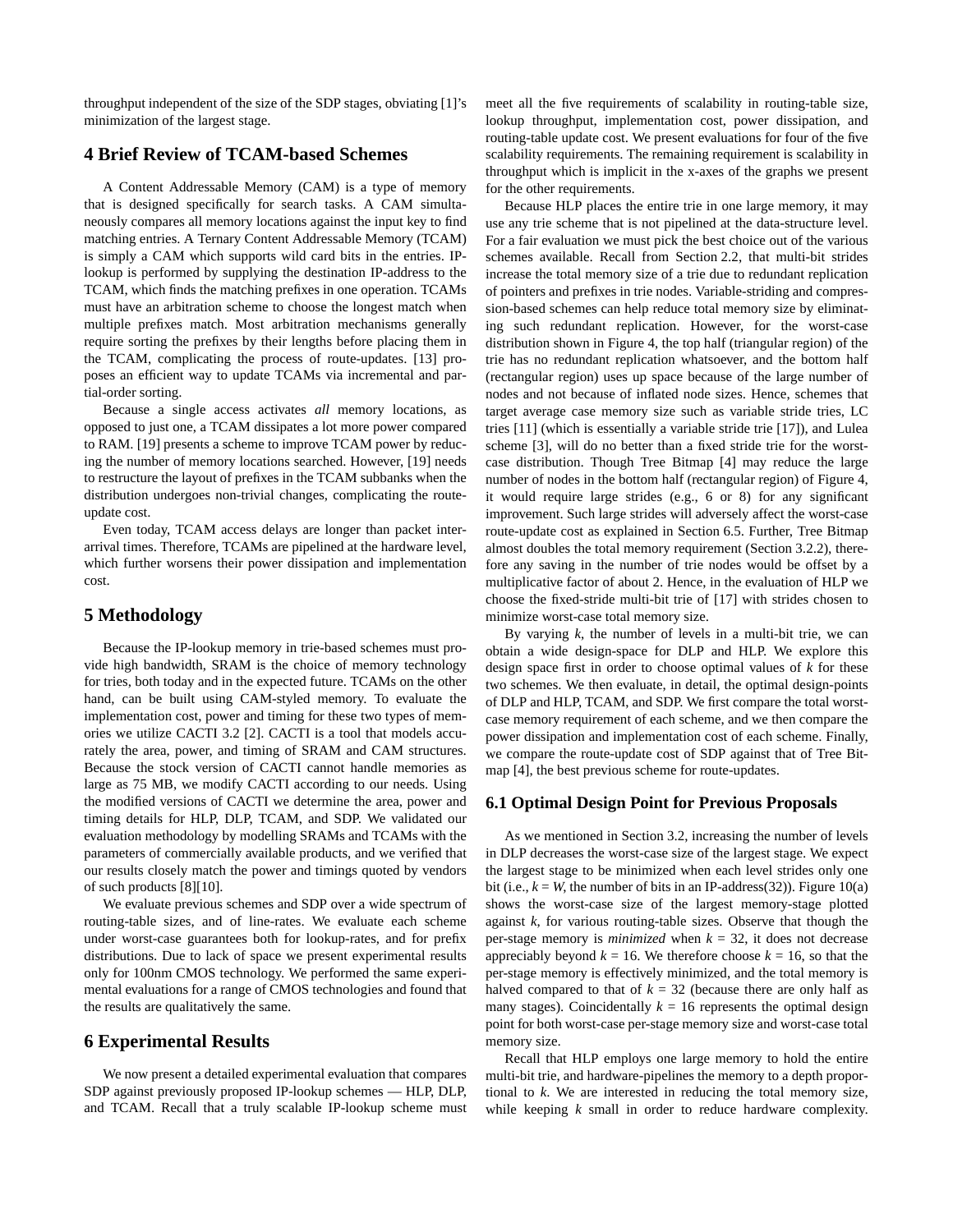

<span id="page-9-1"></span>Fig. 10. (a) Worst-case per-stage memory versus trie-levels for DLP (b) Worst-case total memory versus trie-levels for HLP (c) A comparison of total worst-case memory versus routing table size for various IP-lookup schemes



<span id="page-9-2"></span>Fig. 11. Comparison of power dissipation versus line-rate for various schemes with tables sizes of (a) 250,000 (b) 500,000 (c) 1 million

Increasing *k* reduces the total memory size by reducing the extent of controlled prefix expansion. Because the opportunity for this reduction is small when the trie is dense (as is the case in the worst-case prefix distribution of [Figure 4\)](#page-3-3), we expect only diminishing returns as *k* is increased. In [Figure 10\(](#page-9-1)b) we show the worst-case total memory size plotted against *k*, for various routing-table size. Observe that beyond  $k = 8$ , the total memory size does not decrease appreciably. In order to minimize total memory size while keeping hardware complexity within reason, we choose  $k = 8$  as the optimal design point for HLP.

### <span id="page-9-0"></span>**6.2 Worst-case Total Memory Size**

In [Section 3](#page-2-0) we presented expressions for obtaining the worstcase memory sizes for DLP, HLP and SDP. Recall that, due to a much tighter bound, we expect the worst-case total memory size of SDP to be much smaller than that of DLP and HLP. Because the perbit implementation area of TCAMs is higher than that of SRAMs (used in HLP, DLP and SDP), comparing raw memory sizes is not a useful comparison. However, we show the memory requirement for TCAM because it represents a lower bound on memory size (it is the size for storing only all the prefixes.)

Because the total memory requirement is independent of the line-rate, we need to vary only the routing-table size while evaluating the memory requirement of various schemes. [Figure 10\(](#page-9-1)c) shows the worst-case total memory size plotted against the routing-table size, for the various schemes. For a routing table of 1 million prefixes the node sizes for DLP and HLP are 80 bits and 100 bits respectively, whereas for SDP the size is 72 bits because each node

must also budget for the jump bits. For a routing-table size of one million prefixes DLP and HLP require memories as large as 84 MB and 75 MB respectively, whereas SDP and TCAM require 22 MB and 6 MB respectively. Across all routing-table sizes, DLP and HLP require roughly the same amount of memory, whereas SDP requires four times smaller memory on average. The memory requirement of TCAM is, on average, another factor-of-four smaller than SDP. We see that DLP and HLP do not scale well in worst-case total memory size as the number of prefixes increase.

#### **6.3 Power Dissipation**

Because the power dissipated in accessing a memory varies with both the size of the memory and the rate of access, we must vary both the routing-table size and the line-rate when evaluating the power dissipation of various schemes. Recall that we are evaluating worst-case power dissipations. TCAMs activate all memory locations in a single access in the worst-case, therefore their power dissipation is expected to be much higher than that of the trie-based schemes. We expect HLP's dissipation to be large because it hardware-pipelines the memory aggressively. Recall that DLP does not, therefore we expect its power dissipation to be small. However, for the same reasons, DLP cannot achieve high line-rates such as 160 Gbps. We expect the power dissipation of SDP to be slightly smaller than that of DLP because of a smaller memory size.

[Figure 11](#page-9-2) shows the power dissipation plotted against the linerate, for the various schemes. Because we must also vary the memory size while evaluating power dissipation, we present three separate graphs for three different routing-tables sizes: (a) 250,000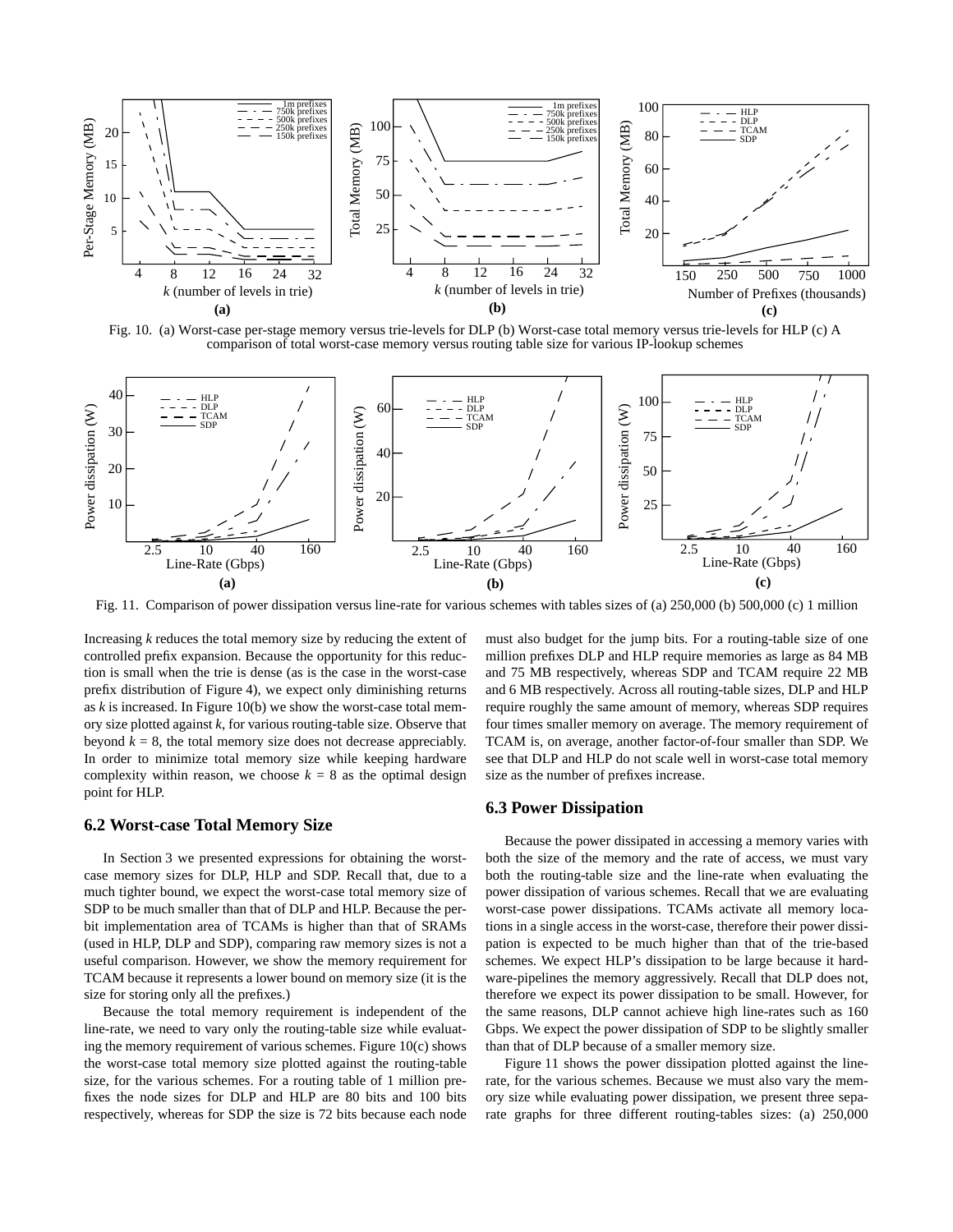

<span id="page-10-1"></span>Fig. 12. Comparison of chip area versus line-rate for various schemes with table sizes of (a) 250,000 (b) 500,000 (c) 1 million prefixes

prefixes (b) 500,000 prefixes, and (c) 1 million prefixes. In the evaluation of hardware-pipelined memories, we ignore the area and power overhead of pipeline latches, giving an unfair advantage to HLP. SDP uses hardware-pipelining to a much smaller extent than HLP, therefore its advantage is minimal.

Observe that the results for all routing-table sizes are qualitatively similar, therefore we comment only on the results corresponding to 1 million prefixes [\(Figure 11](#page-9-2)(c)). Due to TCAM's brute-force searching it dissipates as much 42 W at 40 Gbps line-rate, and 174 W at 160 Gbps line-rate. For  $k = 8$ , HLP needs to aggressively pipeline the memory, even more so for high line-rates. When dealing with 160 Gbps line-rate, HLP must access the memory every 0.25 ns. We see that pipelining 75 MB of SRAM to such depth dissipates prohibitive amounts of power. HLP dissipates as much as 25 W for 40 Gbps line-rate, and 146 W for 160 Gbps line-rate. Note that, because DLP does not scale to 160 Gbps line-rate, its 160 Gbps data-point is absent in all graphs. DLP dissipates 10 W at 40 Gbps line-rate. For 160 Gbps line-rate, SDP hardware-pipelines the individual memory-stages, albeit to a less extent than HLP, and hence incurs some penalty in power dissipation. SDP dissipates 5.5 W for 40 Gbps line-rate, and 22 W for 160 Gbps line-rate. The difference in power dissipation between SDP and DLP is primarily due to memory size, whereas between DLP and HLP it is primarily due to aggressive hardware-pipelining.We see that HLP and TCAM do not scale well in power dissipation as the routing-table sizes and linerates increase.

# <span id="page-10-2"></span>**6.4 Implementation Cost**

The cost of implementing chips in silicon is proportional to approximately the fourth power of their area [\[6\].](#page-11-17) Hence, we evaluate the chip area of various schemes to ascertain their scalability in implementation cost. Although the total memory requirement of TCAM is fairly small, we do not expect its chip area to be as small because, for circuit-level reasons, CAM-styled memories cannot be designed to have the same high density as RAM. In the absence of hardware pipelining, the area taken up by a memory is proportional to its size in bytes. In the presence of hardware-pipelining the area grows exponentially with the depth of pipelining. Because DLP does not hardware-pipeline the memory, we expect its chip area to stay constant across line-rates. For small values of line-rates, we do not expect any of the schemes to incur any significant hardware-pipelining. Therefore for low line-rates, we expect DLP, HLP and SDP to take up chip areas in accordance with their memory sizes (i.e., we expect DLP and HLP to take up similar areas and SDP to take up

four times lesser area than theirs). For high line-rates, we expect the area of HLP to grow in comparison to DLP due to hardware-level pipelining. We also expect the area of SDP to increase at high linerates, however not by the same trend as HLP because SDP's hardware-pipelining is not nearly as aggressive as HLP.

[Figure 12](#page-10-1) shows the chip area plotted against the line-rate, for the various schemes. Recall that we ignore the area and power overhead of pipeline latches in HLP, giving it an unfair advantage. Because we must also vary the memory size while evaluating chip area, we present three separate graphs for three different routingtables sizes: (a) 250,000 prefixes (b) 500,000 prefixes, and (c) 1 million prefixes.

We see that the results for all routing-table sizes are qualitatively similar, therefore we comment only on the results corresponding to 500,000 prefixes [\(Figure 12\(](#page-10-1)b)). For 40 Gbps line-rate HLP takes up 20.8 cm<sup>2</sup>, and for 160 Gbps it takes more than 150 cm<sup>2</sup> of chip area. This drastic increase occurs because HLP must access the memory every 0.25 ns, and in order to achieve such an access rate, the memory array must be split to an extremely fine extent. The chip area of DLP stays constant at  $13.3 \text{ cm}^2$  for all line-rates except 160 Gbps. Because DLP does not scale to 160 Gbps line-rate, its 160 Gbps data-point is absent in all graphs. SDP takes up an area of  $6.3 \text{ cm}^2$  at 40 Gbps, whereas at 160 Gbps it takes up an area of 7.5 cm<sup>2</sup>. We see that the SDP's area is larger for high line-rates due to hardwarepipelining. TCAM takes up about 4.1  $\text{cm}^2$  for all line-rates. We see that the chip area of TCAM, unlike its memory size as evaluated in [Section 6.2,](#page-9-0) is not smaller than that of SDP. Note that because we do not model the priority-encoder in TCAM, its evaluated area is a conservative result and we expect the actual area to be larger. We see that HLP does not scale well in implementation cost.

### <span id="page-10-0"></span>**6.5 Cost of Route-Updates**

TCAMs can be updated efficiently by using techniques like [\[13\].](#page-11-6) [\[1\]](#page-11-2) proposes, for DLP, a number of optimizations for fast, incremental route-updates, however all the optimizations are heuristics and improve only the average-case update-cost. The worst-case routeupdate cost of DLP remains unbounded even with the optimizations. HLP also has an unbounded worst-case route-update cost.

However, the route-update scheme of Tree Bitmap [\[4\]](#page-11-4) can be applied to HLP and DLP to reduce the route-update cost. This scheme, which is the best to date, requires the update of only one trie node in the worst-case. This one node may contain  $2^k$  pointers in the worst-case, where *k* is the largest stride in the trie. For small values of *k* (e.g., 2 or 3), a single memory write may be wide enough to suf